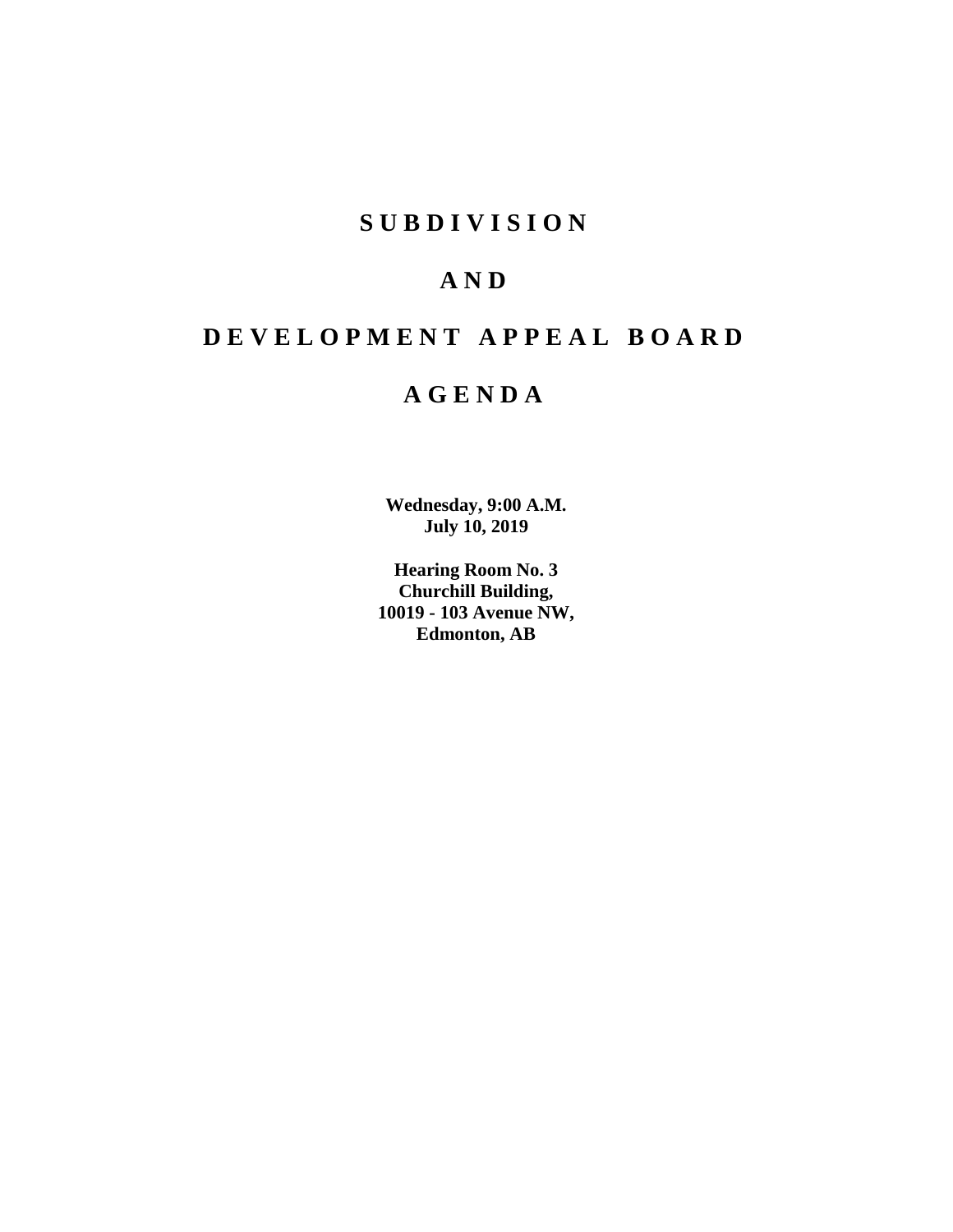# **SUBDIVISION AND DEVELOPMENT APPEAL BOARD HEARING ROOM NO. 3**

|              | <b>TO BE RAISED</b> |                                                                                                                               |                                                                                               |  |  |  |
|--------------|---------------------|-------------------------------------------------------------------------------------------------------------------------------|-----------------------------------------------------------------------------------------------|--|--|--|
|              | 9:00 A.M.           | $SDAB-D-19-090$                                                                                                               | Change of Use from Health Services to Minor<br>Alcohol Sales with a Floor Area of 186.36 $m2$ |  |  |  |
|              |                     |                                                                                                                               | 12847 - 50 Street NW                                                                          |  |  |  |
|              |                     |                                                                                                                               | Project No.: 308648088-001                                                                    |  |  |  |
|              |                     |                                                                                                                               |                                                                                               |  |  |  |
| $\mathbf{H}$ | $10:30$ A.M.        | SDAB-D-19-106                                                                                                                 | Construct an Accessory Building (tree house<br>play structure, $4.87m \times 3.65m$ )         |  |  |  |
|              |                     |                                                                                                                               | 6203 - 109A Street NW                                                                         |  |  |  |
|              |                     |                                                                                                                               | Project No.: 303824659-001                                                                    |  |  |  |
|              |                     |                                                                                                                               |                                                                                               |  |  |  |
|              |                     |                                                                                                                               |                                                                                               |  |  |  |
|              | <b>NOTE:</b>        | Unless otherwise stated, all references to "section numbers" refer to<br>the authority under the Edmonton Zoning Bylaw 12800. |                                                                                               |  |  |  |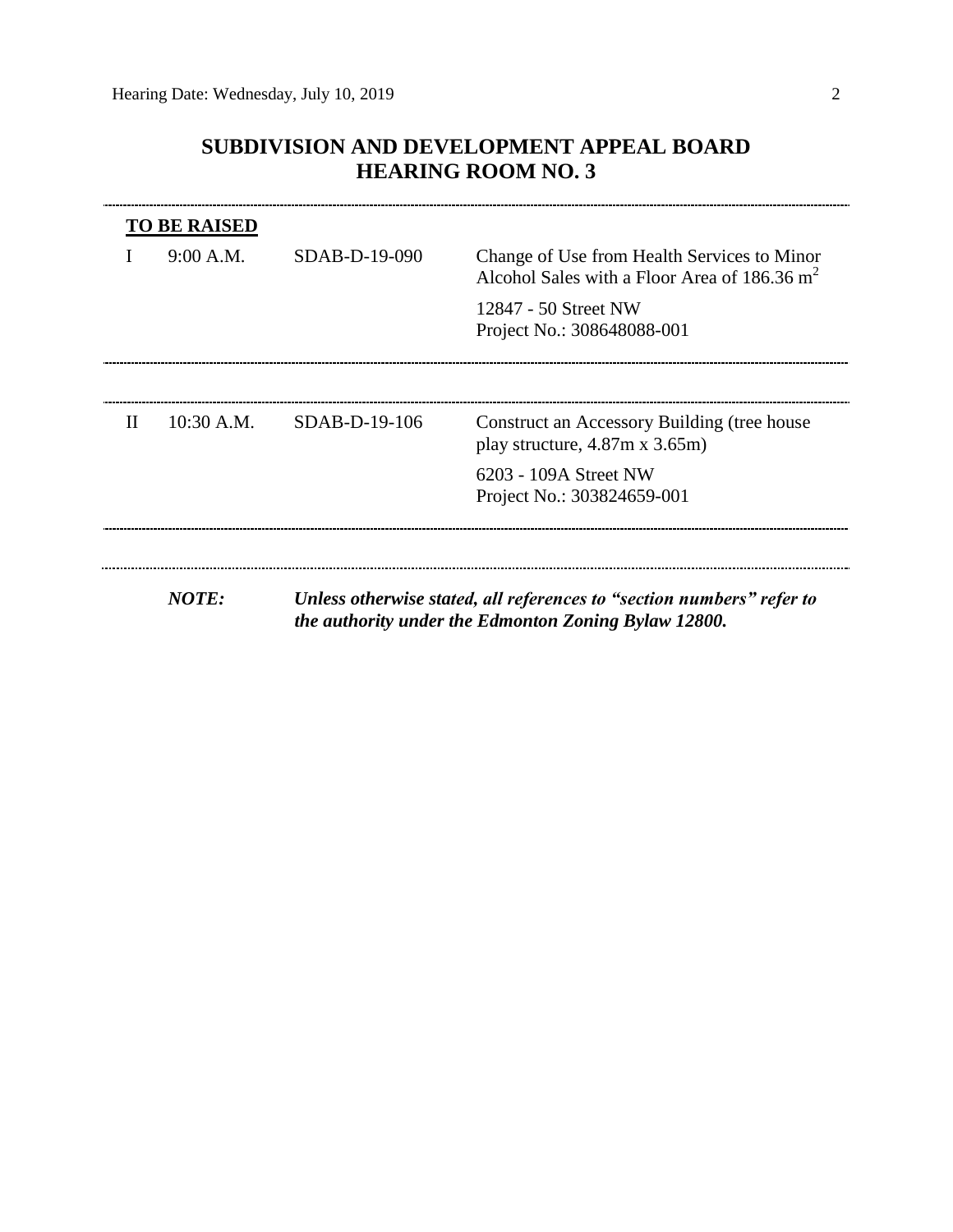### **TO BE RAISED**

#### **ITEM I: 9:00 A.M. FILE: SDAB-D-19-090**

 $186.36 \text{ m}^2$ 

Minor Alcohol Sales with a Floor Area of

#### AN APPEAL FROM THE DECISION OF THE DEVELOPMENT OFFICER

| APPELLANT: |
|------------|
|------------|

APPLICATION NO.: 308648088-001

APPLICATION TO: Change of Use from Health Services to

| DECISION OF THE<br>DEVELOPMENT AUTHORITY:            | Refused                    |
|------------------------------------------------------|----------------------------|
| <b>DECISION DATE:</b>                                | May 2, 2019                |
| <b>DATE OF APPEAL:</b>                               | May 22, 2019               |
| <b>MUNICIPAL DESCRIPTION</b><br>OF SUBJECT PROPERTY: | 12847 - 50 Street NW       |
| <b>LEGAL DESCRIPTION:</b>                            | Plan 1522188 Blk 1 Lot 15  |
| ZONE:                                                | (CSC) Shopping Centre Zone |
| <b>OVERLAY:</b>                                      | N/A                        |
| <b>STATUTORY PLAN:</b>                               | N/A                        |

#### *Grounds for Appeal*

The Appellant provided the following reasons for appealing the decision of the Development Authority:

> As the development officer mentioned that one of the liquor stores should be on 2.5 hectares but it is 2.36 hectares, it is only 0.14 hectares less. The building I am opening the store in is a 66 unit apartment building. It is a big building. It needs to have a store in there. It will be the walking distance for residences.

Additional reasons will be provided later.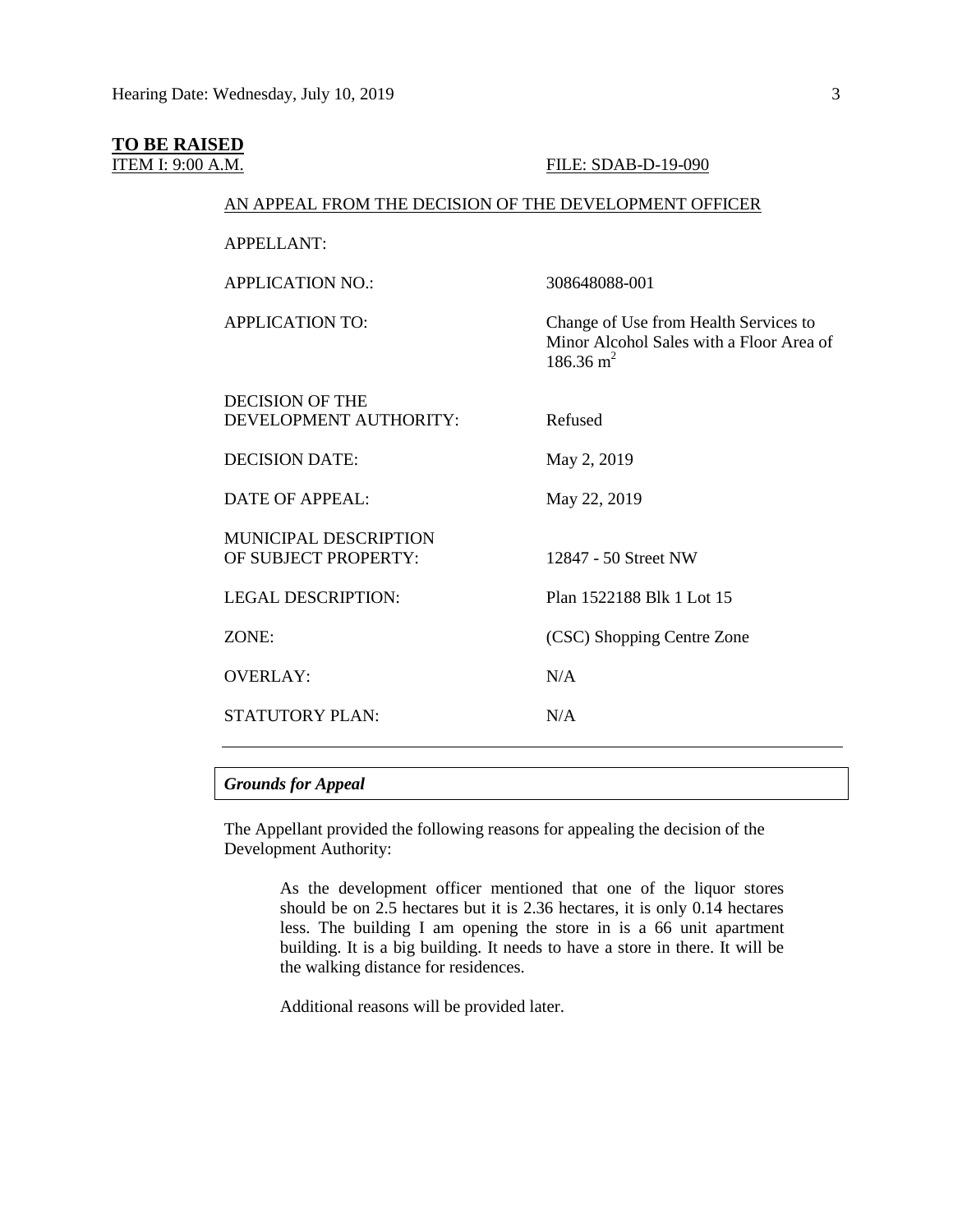#### *General Matters*

#### **Appeal Information:**

The Subdivision and Development Appeal Board made and passed the following motion on June 12, 2019:

### **"That the appeal hearing be scheduled for July 10 or 11, 2019 at the written request of the Appellant."**

The *Municipal Government Act*, RSA 2000, c M-26 states the following:

#### **Grounds for Appeal**

**685(1)** If a development authority

- (a) fails or refuses to issue a development permit to a person,
- (b) issues a development permit subject to conditions, or
- (c) issues an order under section 645,

the person applying for the permit or affected by the order under section 645 may appeal to the subdivision and development appeal board.

#### **Appeals**

**686(1)** A development appeal to a subdivision and development appeal board is commenced by filing a notice of the appeal, containing reasons, with the board,

- (a) in the case of an appeal made by a person referred to in section 685(1)
	- (i) with respect to an application for a development permit,
		- (A) within 21 days after the date on which the written decision is given under section 642, […]

#### **Hearing and Decision**

**687(3)** In determining an appeal, the subdivision and development appeal board

- …
- (a.1) must comply with the land use policies;
- (a.2) subject to section 638, must comply with any applicable statutory plans;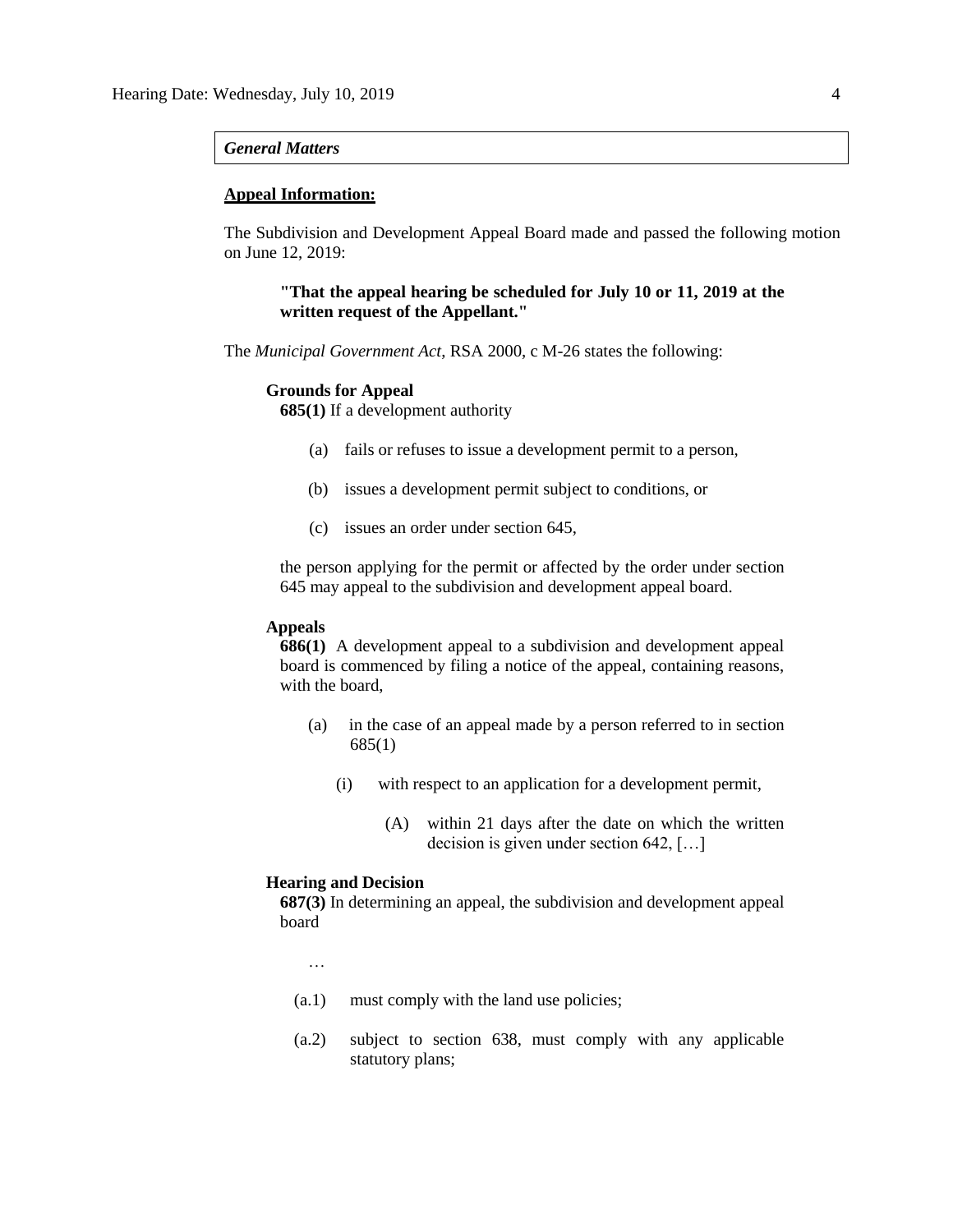- (a.3) subject to clauses (a.4) and (d), must comply with any land use bylaw in effect;
- (a.4) must comply with the applicable requirements of the regulations under the Gaming, Liquor and Cannabis Act respecting the location of premises described in a cannabis licence and distances between those premises and other premises;
	- …
	- (c) may confirm, revoke or vary the order, decision or development permit or any condition attached to any of them or make or substitute an order, decision or permit of its own;
	- (d) may make an order or decision or issue or confirm the issue of a development permit even though the proposed development does not comply with the land use bylaw if, in its opinion,
		- (i) the proposed development would not
			- (A) unduly interfere with the amenities of the neighbourhood, or
			- (B) materially interfere with or affect the use, enjoyment or value of neighbouring parcels of land,
		- and
		- (ii) the proposed development conforms with the use prescribed for that land or building in the land use bylaw.

#### **General Provisions from the** *Edmonton Zoning Bylaw:*

Under section 320.3(11), **Minor Alcohol Sales**, on a Site of less than 2 ha is a **Discretionary Use** in the **(CSC) Shopping Centre Zone**.

Under section 7.4(34), **Minor Alcohol Sales** means:

development used for the retail sale of any and all types of alcoholic beverages to the public. This Use may include retail sales of related products such as soft drinks and snack foods. The maximum Floor Area for this Use shall be no more than  $275 \text{ m}^2$  per individual business premises.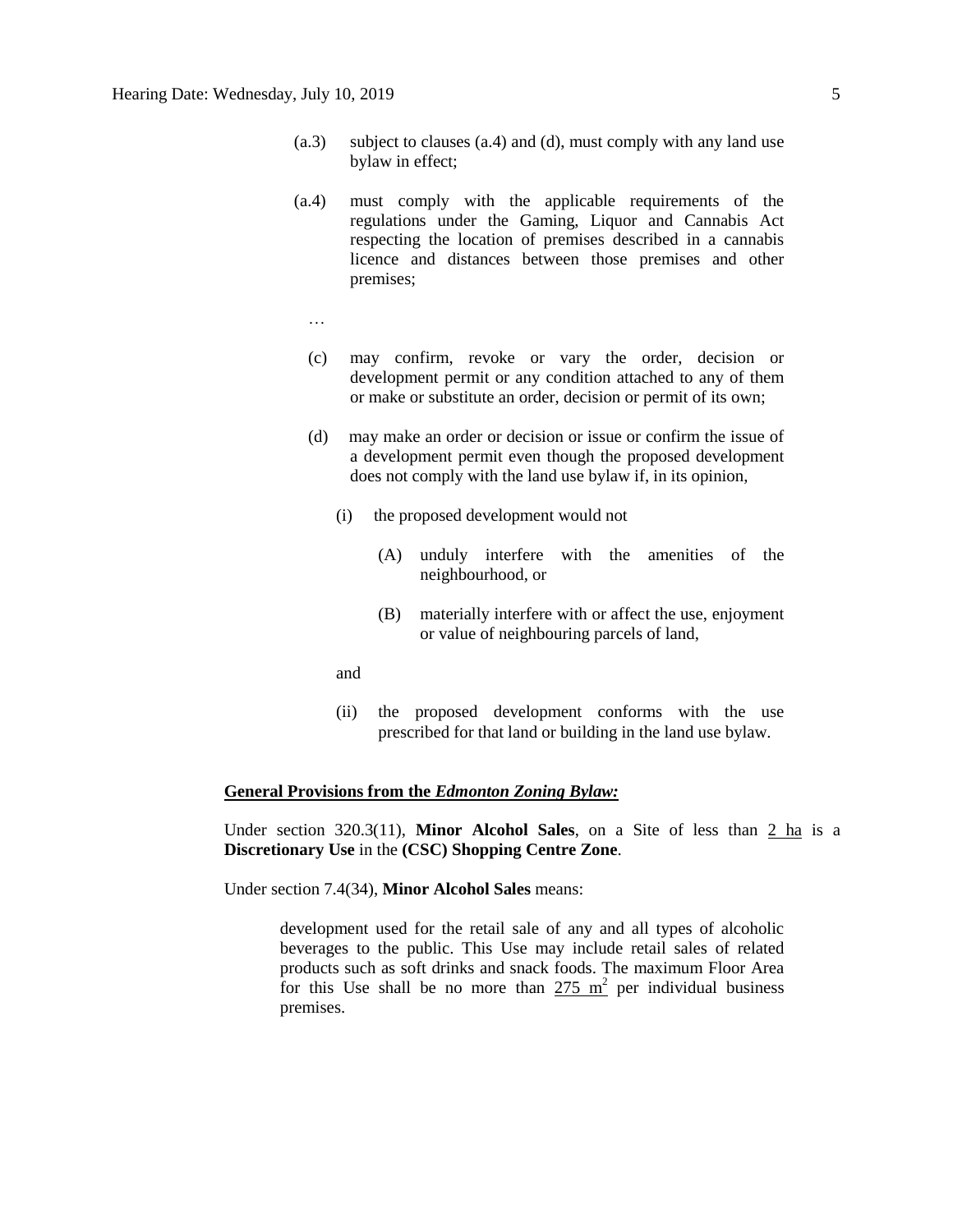Under section 6.1, **Floor Area** means:

the total Floor Area of the building or structure, contained within the outside surface of the exterior and Basement walls, provided that in the case of a wall containing windows, the glazing line of windows may be used.

Under section 6.1, **Site** means "an area of land consisting of one or more abutting Lots."

Section 320.1 states that the **General Purpose** of the **(CSC) Shopping Centre Zone** is "to provide for larger shopping centre developments intended to serve a community or regional trade area. Residential, office, entertainment and cultural uses may also be included within such shopping complexes."

#### *Section 85 – Major Alcohol Sales and Minor Alcohol Sales*

- 1. Any Major Alcohol Sales or Minor Alcohol Sales shall not be located less than 500 m from any other Major Alcohol Sales or Minor Alcohol Sales.
- 2. Notwithstanding subsection 85(1), a Major Alcohol Sales or Minor Alcohol Sales may be located less than [500 m](javascript:void(0);) from any other Major Alcohol Sales or Minor Alcohol Sales if all the following regulations are met:
	- a. the Major Alcohol Sales or Minor Alcohol Sales are located on separate Sites;
	- b. the Major Alcohol Sales or Minor Alcohol Sales are located outside the boundary shown in Appendix 1 to Section 85; and
	- c. at least one of the Major Alcohol Sales or Minor Alcohol Sales is located on a Site greater than 2.5 ha in size that is zoned CSCa, UVCa, GVC, TC-C, DC1, DC2, CSC, CB1, CB2, CHY, CO or CB3.

# …

#### **Development Officer's Determination**

**1. A Minor Alcohol Sales business shall not be located less than 500 m from any other Major Alcohol Sales or Minor Alcohol Sales. (Reference Section 85.1)**

**The proposed development is located less than 500 m from two existing Minor Alcohol Sales, contrary to section 85.1.**

- **- It is 182 m from an existing liquor store at 12727 - 50 Street NW.**
- **- It is 330 m from an existing liquor store at 13030 - 50 Street NW.**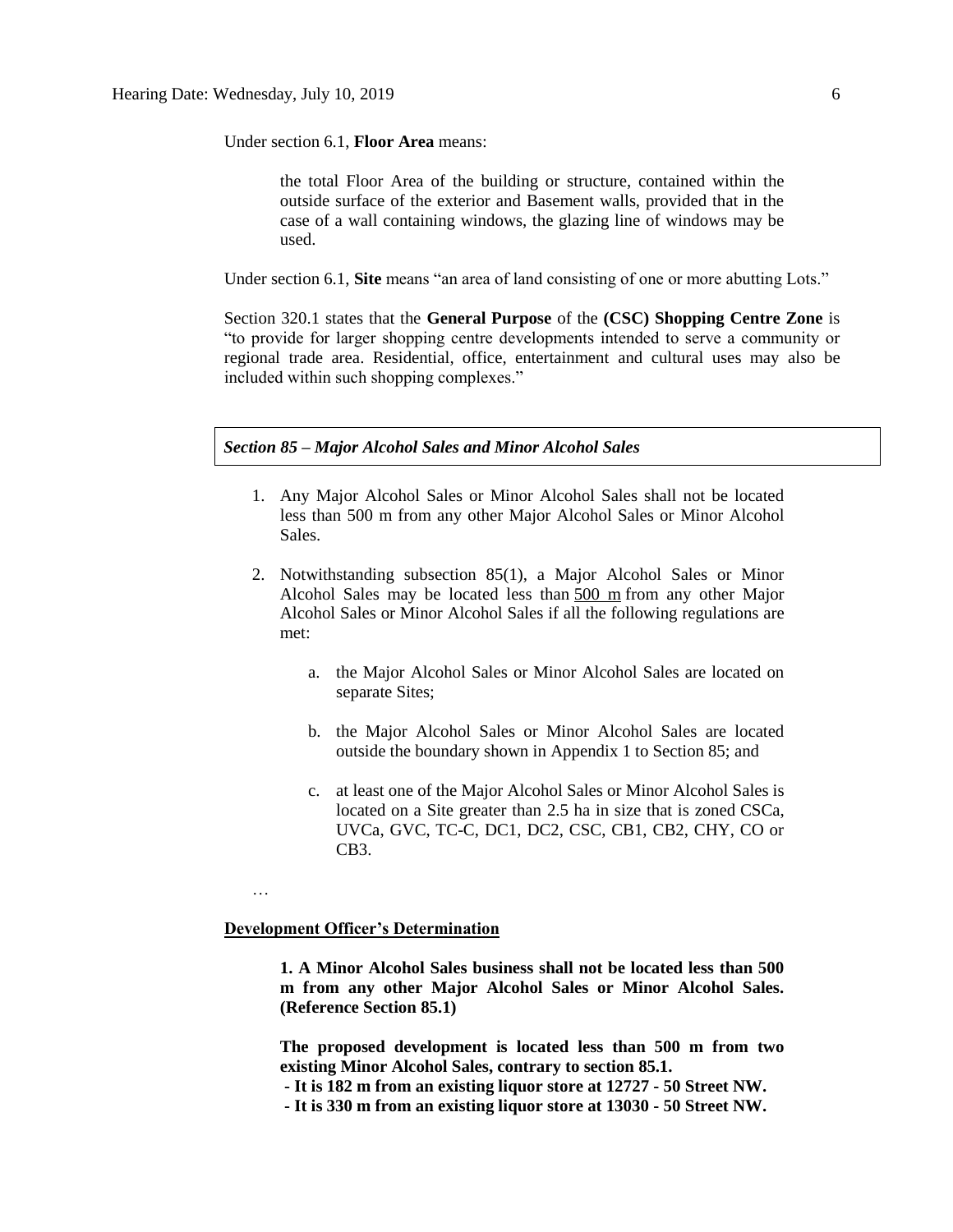**The proposed development does not meet the criteria to consider a variance to this regulation as outlined in Section 85.2.** [unedited]

# Notice to Applicant/Appellant

Provincial legislation requires that the Subdivision and Development Appeal Board issue its official decision in writing within fifteen days of the conclusion of the hearing.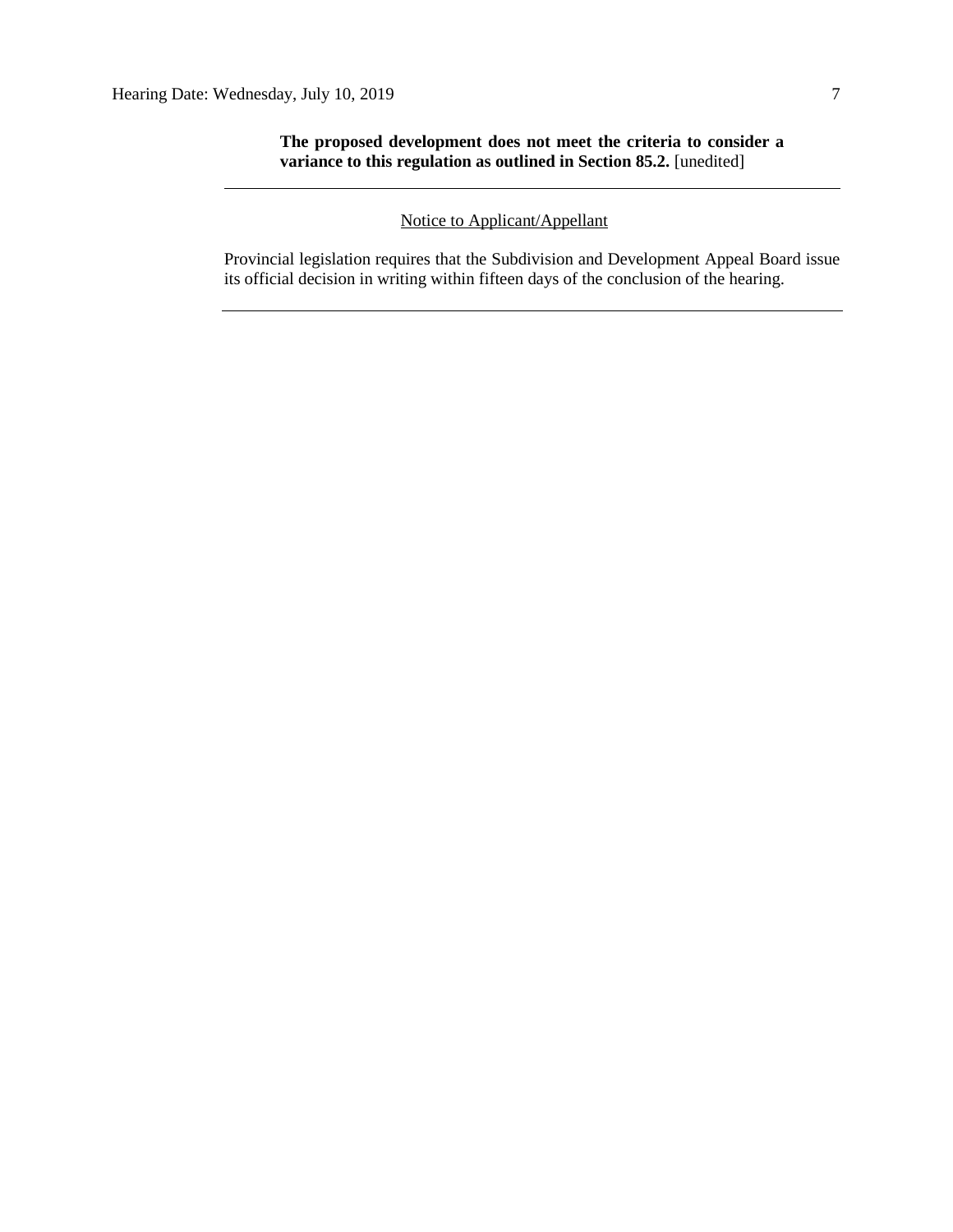| <b>monton</b>                                                                                                                                                                                                                                                        |                                                                                                                                   |                        |                                       | Project Number: 308648088-001<br><b>Application Date:</b><br>Printed:<br>May 2, 2019 at 4:51 PM | MAR 19, 2019 |  |
|----------------------------------------------------------------------------------------------------------------------------------------------------------------------------------------------------------------------------------------------------------------------|-----------------------------------------------------------------------------------------------------------------------------------|------------------------|---------------------------------------|-------------------------------------------------------------------------------------------------|--------------|--|
|                                                                                                                                                                                                                                                                      |                                                                                                                                   | <b>Application for</b> |                                       | Page:                                                                                           | 1 of 1       |  |
| <b>Major Development Permit</b>                                                                                                                                                                                                                                      |                                                                                                                                   |                        |                                       |                                                                                                 |              |  |
| This document is a Development Permit Decision for the development application described below.                                                                                                                                                                      |                                                                                                                                   |                        |                                       |                                                                                                 |              |  |
| Applicant                                                                                                                                                                                                                                                            | Property Address(es) and Legal Description(s)                                                                                     |                        |                                       |                                                                                                 |              |  |
| 12847 - 50 STREET NW<br>Plan 1522188 Blk 1 Lot 15                                                                                                                                                                                                                    |                                                                                                                                   |                        |                                       |                                                                                                 |              |  |
| <b>Specific Address(es)</b>                                                                                                                                                                                                                                          |                                                                                                                                   |                        |                                       |                                                                                                 |              |  |
|                                                                                                                                                                                                                                                                      |                                                                                                                                   | Suite:                 | 12859 - 50 STREET NW                  |                                                                                                 |              |  |
|                                                                                                                                                                                                                                                                      |                                                                                                                                   |                        | Entryway: 12859 - 50 STREET NW        |                                                                                                 |              |  |
|                                                                                                                                                                                                                                                                      |                                                                                                                                   |                        | Building: 12847 - 50 STREET NW        |                                                                                                 |              |  |
| <b>Scope of Application</b>                                                                                                                                                                                                                                          |                                                                                                                                   |                        |                                       |                                                                                                 |              |  |
| The change of Use from Health Services to Minor Alcohol Sales with a Floor Area of 186.36 m <sup>2</sup> .                                                                                                                                                           |                                                                                                                                   |                        |                                       |                                                                                                 |              |  |
| <b>Permit Details</b>                                                                                                                                                                                                                                                |                                                                                                                                   |                        |                                       |                                                                                                 |              |  |
| Class of Permit: Class B                                                                                                                                                                                                                                             |                                                                                                                                   |                        | <b>Contact Person:</b>                |                                                                                                 |              |  |
| Gross Floor Area (sq.m.):                                                                                                                                                                                                                                            |                                                                                                                                   |                        | Lot Grading Needed?: N                |                                                                                                 |              |  |
| New Sewer Service Required: N                                                                                                                                                                                                                                        |                                                                                                                                   |                        | NumberOfMainFloorDwellings: 0         |                                                                                                 |              |  |
| Site Area (sq. m.): 7460.21                                                                                                                                                                                                                                          |                                                                                                                                   |                        | Stat. Plan Overlay/Annex Area: (none) |                                                                                                 |              |  |
| I/We certify that the above noted details are correct.                                                                                                                                                                                                               |                                                                                                                                   |                        |                                       |                                                                                                 |              |  |
| Applicant signature:                                                                                                                                                                                                                                                 |                                                                                                                                   |                        |                                       |                                                                                                 |              |  |
| <b>Development Application Decision</b>                                                                                                                                                                                                                              |                                                                                                                                   |                        |                                       |                                                                                                 |              |  |
| Refused                                                                                                                                                                                                                                                              |                                                                                                                                   |                        |                                       |                                                                                                 |              |  |
| Issue Date: May 02, 2019 Development Authority: KENNEDY, CLARK                                                                                                                                                                                                       |                                                                                                                                   |                        |                                       |                                                                                                 |              |  |
| <b>Reason for Refusal</b>                                                                                                                                                                                                                                            |                                                                                                                                   |                        |                                       |                                                                                                 |              |  |
| (Reference Section 85.1)                                                                                                                                                                                                                                             | 1. A Minor Alcohol Sales business shall not be located less than 500 m from any other Major Alcohol Sales or Minor Alcohol Sales. |                        |                                       |                                                                                                 |              |  |
| The proposed development is located less than 500 m from two existing Minor Alcohol Sales, contrary to section 85.1.<br>- It is 182 m from an existing liquor store at 12727 - 50 Street NW.<br>- It is 330 m from an existing liquor store at 13030 - 50 Street NW. |                                                                                                                                   |                        |                                       |                                                                                                 |              |  |
| The proposed development does not meet the criteria to consider a variance to this regulation as outlined in Section 85.2.                                                                                                                                           |                                                                                                                                   |                        |                                       |                                                                                                 |              |  |
| <b>Rights of Appeal</b>                                                                                                                                                                                                                                              |                                                                                                                                   |                        |                                       |                                                                                                 |              |  |
| The Applicant has the right of appeal within 21 days after the date on which the decision is made, as outlined in Section 683<br>through 689 of the Municipal Government Act.                                                                                        |                                                                                                                                   |                        |                                       |                                                                                                 |              |  |
| Fees                                                                                                                                                                                                                                                                 |                                                                                                                                   |                        |                                       |                                                                                                 |              |  |
|                                                                                                                                                                                                                                                                      | <b>Fee Amount</b>                                                                                                                 | <b>Amount Paid</b>     | Receipt#                              | <b>Date Paid</b>                                                                                |              |  |
| Major Dev. Application Fee                                                                                                                                                                                                                                           | \$518.00                                                                                                                          | \$518.00               | 05724803                              | Mar 19, 2019                                                                                    |              |  |
| <b>Total GST Amount:</b>                                                                                                                                                                                                                                             | \$0.00                                                                                                                            |                        |                                       |                                                                                                 |              |  |
| <b>Totals for Permit:</b>                                                                                                                                                                                                                                            | \$518.00                                                                                                                          | \$518.00               |                                       |                                                                                                 |              |  |
|                                                                                                                                                                                                                                                                      |                                                                                                                                   |                        |                                       |                                                                                                 |              |  |
|                                                                                                                                                                                                                                                                      | THIS IS NOT A PERMIT                                                                                                              |                        |                                       |                                                                                                 |              |  |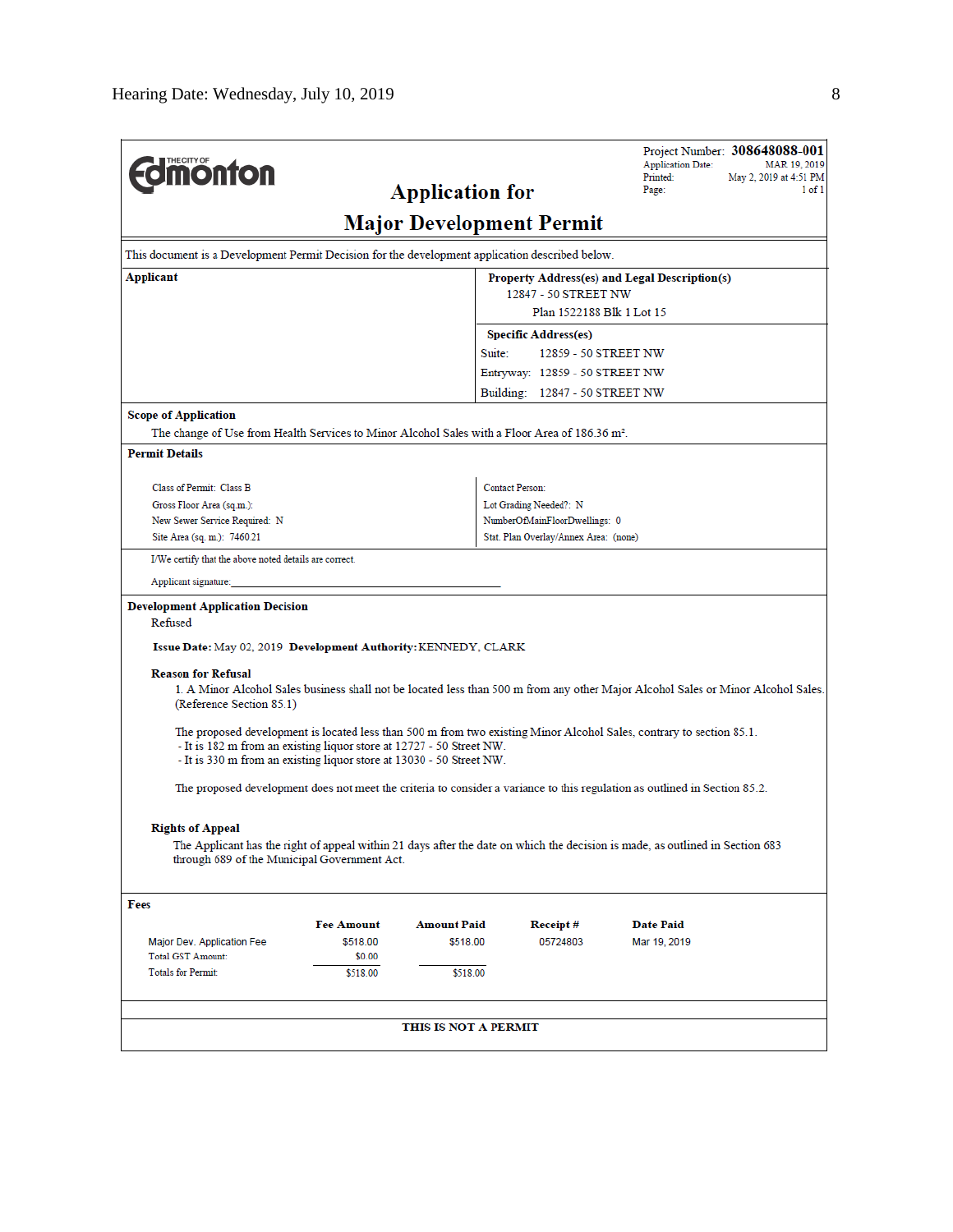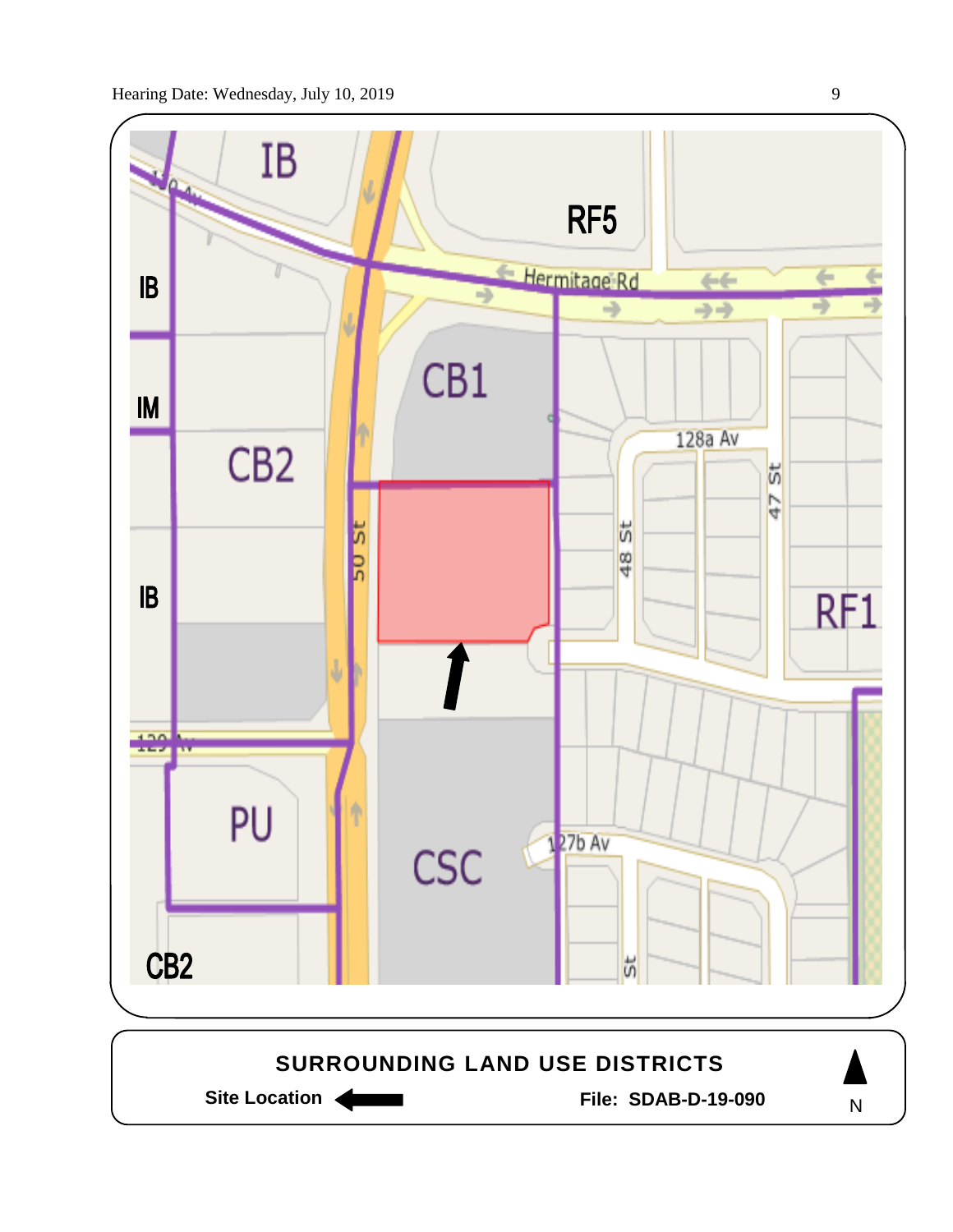| <b>ITEM II: 10:30 A.M.</b> |                                                        | FILE: SDAB-D-19-106                                                           |
|----------------------------|--------------------------------------------------------|-------------------------------------------------------------------------------|
|                            | AN APPEAL FROM THE DECISION OF THE DEVELOPMENT OFFICER |                                                                               |
|                            | <b>APPELLANT:</b>                                      |                                                                               |
|                            | <b>APPLICATION NO.:</b>                                | 303824659-001                                                                 |
|                            | <b>APPLICATION TO:</b>                                 | Construct an Accessory Building (tree<br>house play structure, 4.87m x 3.65m) |
|                            | <b>DECISION OF THE</b><br>DEVELOPMENT AUTHORITY:       | Refused                                                                       |
|                            | <b>DECISION DATE:</b>                                  | May 27, 2019                                                                  |
|                            | <b>DATE OF APPEAL:</b>                                 | June 18, 2019                                                                 |
|                            | <b>MUNICIPAL DESCRIPTION</b><br>OF SUBJECT PROPERTY:   | 6203 - 109A Street NW                                                         |
|                            | <b>LEGAL DESCRIPTION:</b>                              | Plan 2609HW Blk 22 Lot 19                                                     |
|                            | ZONE:                                                  | (RF1) Single Detached Residential Zone                                        |
|                            | <b>OVERLAY:</b>                                        | Mature Neighbourhood Overlay                                                  |
|                            | <b>STATUTORY PLAN:</b>                                 | N/A                                                                           |
|                            |                                                        |                                                                               |

# *Grounds for Appeal*

The Appellant provided the following reasons for appealing the decision of the Development Authority:

> I feel that the tree hosts that needs to be in a tree if it only be at the height of 14 feet is kind of ridiculous and I'd like to speak in front of the tribunal and see if I can keep the treehouse it is only a temporary structure that I clean keep up in the trees for another five years that it will come down below.

# *General Matters*

# **Appeal Information:**

The *Municipal Government Act*, RSA 2000, c M-26 states the following: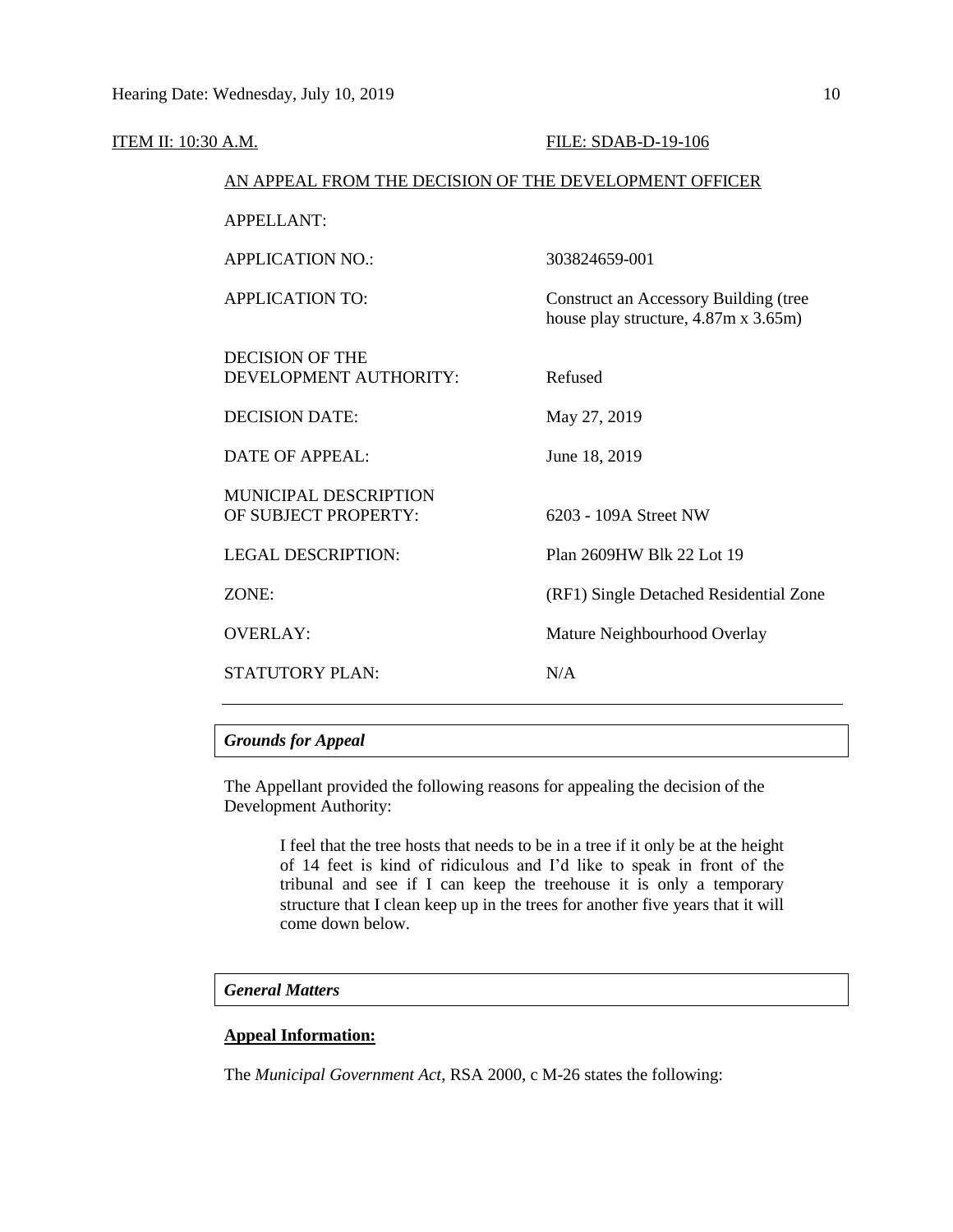#### **Grounds for Appeal**

**685(1)** If a development authority

- (a) fails or refuses to issue a development permit to a person,
- (b) issues a development permit subject to conditions, or
- (c) issues an order under section 645,

the person applying for the permit or affected by the order under section 645 may appeal to the subdivision and development appeal board.

### **Appeals**

**686(1)** A development appeal to a subdivision and development appeal board is commenced by filing a notice of the appeal, containing reasons, with the board,

- (a) in the case of an appeal made by a person referred to in section 685(1)
	- (i) with respect to an application for a development permit,
		- (A) within 21 days after the date on which the written decision is given under section 642, […]

# **Hearing and Decision**

**687(3)** In determining an appeal, the subdivision and development appeal board

…

- (a.1) must comply with the land use policies;
- (a.2) subject to section 638, must comply with any applicable statutory plans;
- (a.3) subject to clauses (a.4) and (d), must comply with any land use bylaw in effect;
- (a.4) must comply with the applicable requirements of the regulations under the Gaming, Liquor and Cannabis Act respecting the location of premises described in a cannabis licence and distances between those premises and other premises;
	- …
	- (c) may confirm, revoke or vary the order, decision or development permit or any condition attached to any of them or make or substitute an order, decision or permit of its own;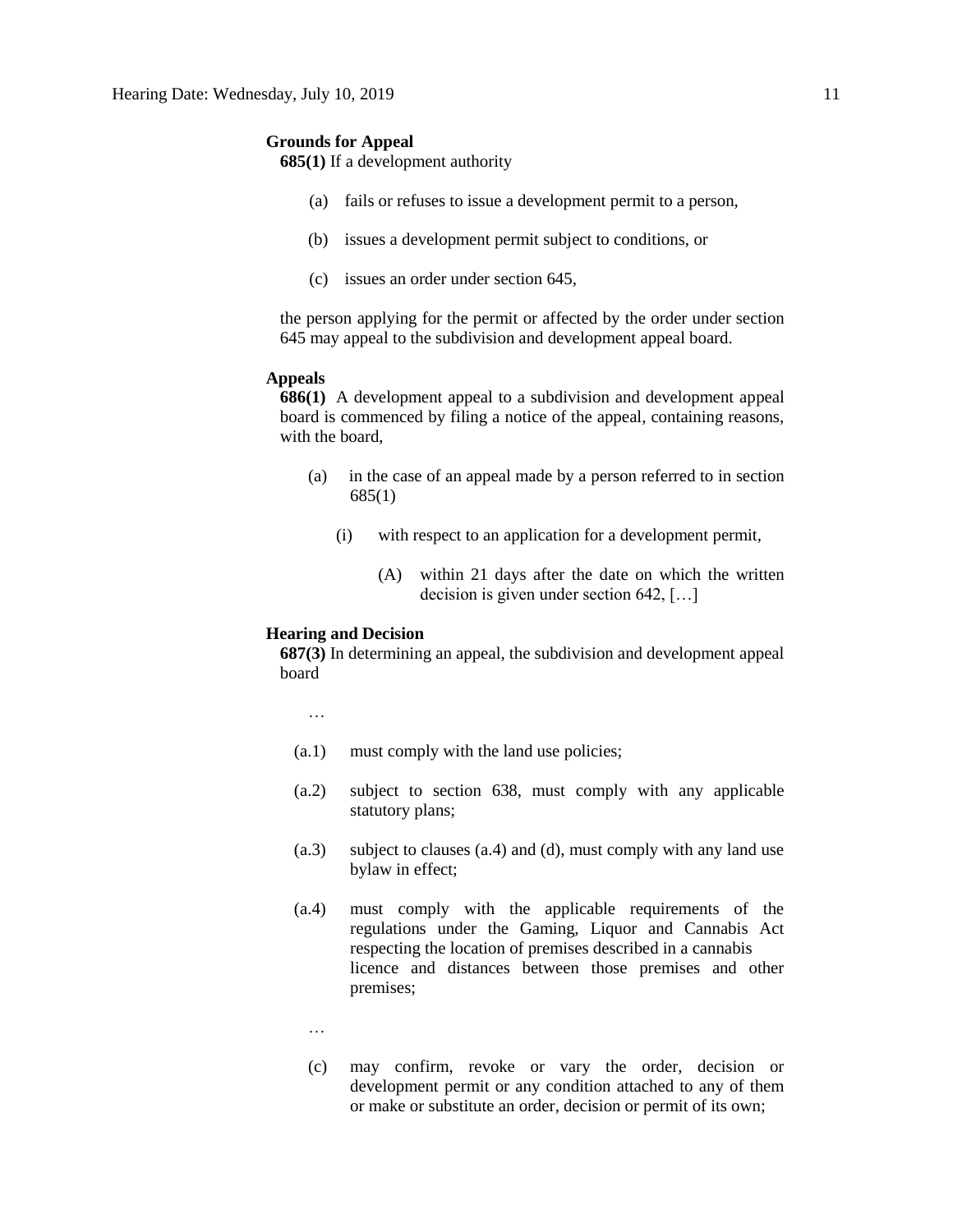- (d) may make an order or decision or issue or confirm the issue of a development permit even though the proposed development does not comply with the land use bylaw if, in its opinion,
	- (i) the proposed development would not
		- (A) unduly interfere with the amenities of the neighbourhood, or
		- (B) materially interfere with or affect the use, enjoyment or value of neighbouring parcels of land,

and

(ii) the proposed development conforms with the use prescribed for that land or building in the land use bylaw.

### **General Provisions from the** *Edmonton Zoning Bylaw:*

Under section 110.2(7), **Single Detached Housing** is a **Permitted Use** in the **(RF1) Single Detached Residential Zone.** 

Under section 6.1, **Accessory** means "when used to describe a Use or building, a Use or building naturally or normally incidental, subordinate, and devoted to the principal Use or building, and located on the same lot or Site."

Under section 6.1, **Height** means "a vertical distance between two points."

Section 110.1 states that the **General Purpose** of **(RF1) Single Detached Residential Zone** is:

to provide for Single Detached Housing while allowing other forms of small scale housing in the form of Secondary Suites, Garden Suites, Semi-detached Housing and Duplex Housing.

# Section 814.1 states that the **General Purpose** of the **Mature Neighbourhood Overlay** is:

to regulate residential development in Edmonton's mature residential neighbourhoods, while responding to the context of surrounding development, maintaining the pedestrian-oriented design of the streetscape, and to provide an opportunity for consultation by gathering input from affected parties on the impact of a proposed variance to the Overlay regulations.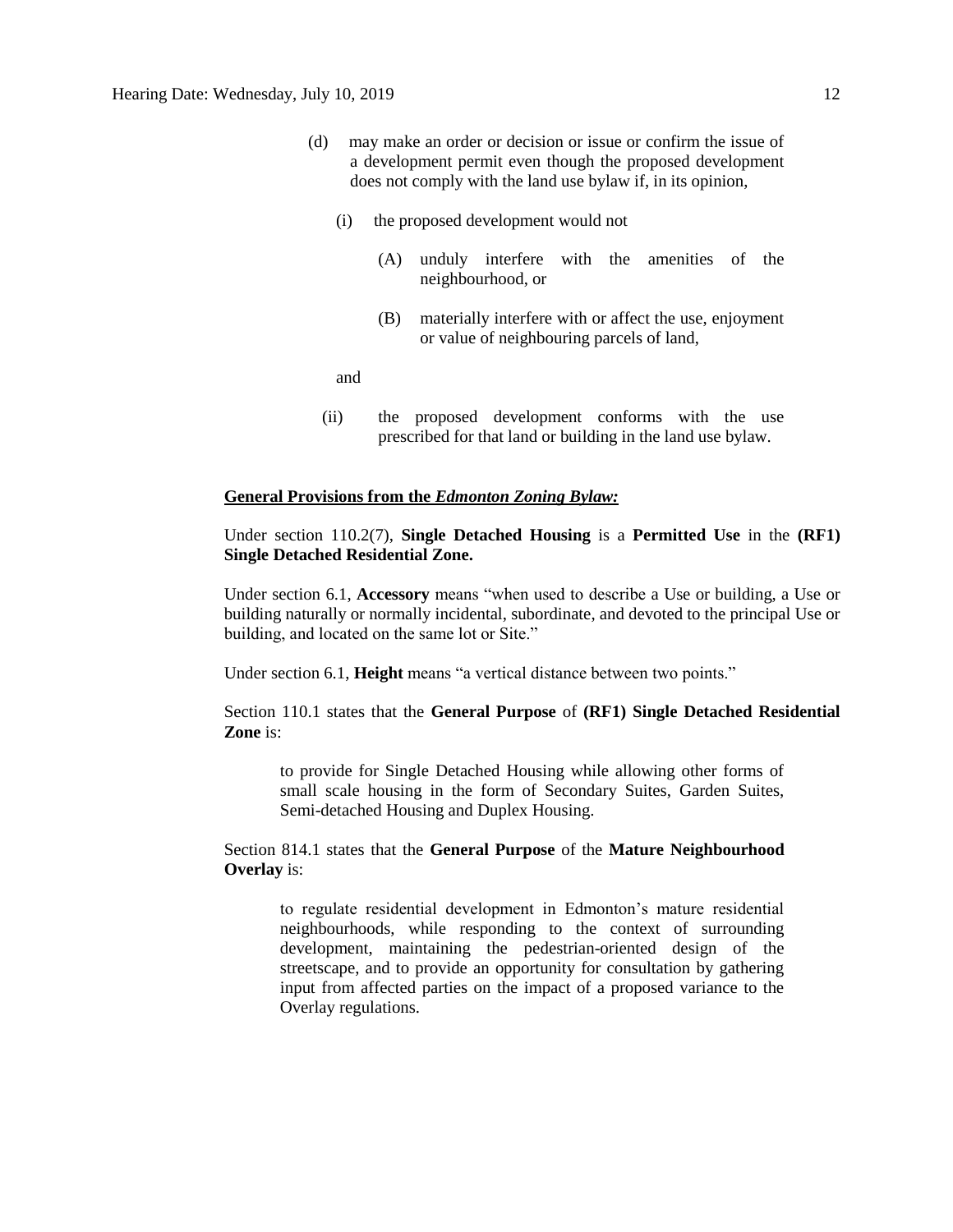#### *Accessory Buildings in Residential Zones - Height*

Section 50.3(3) states "an Accessory building or structure shall not exceed  $4.3$  m [...]"

#### **Development Officer's Determination**

**Height (to the midpoint of roof) - Accessory building shall not exceed 4.3m in height (Section 50.3.3).**

**Maximum: 4.3m Proposed: 7.0m Exceeds by 2.7m** [unedited]

### *Height and Grade*

Section 52.2(c) states:

In determining whether a development conforms to the maximum Height permissible in any Zone, the following regulations shall apply:

…

c. Where the maximum Height as determined by Section 52.1 is measured to the midpoint, the ridge line of the roof shall not extend more than [1.5](javascript:void(0);) m above the maximum permitted building Height of the Zone or overlay, or in the case of a Garden Suite the maximum permitted building Height in accordance with [Section 87](http://webdocs.edmonton.ca/InfraPlan/zoningbylaw/ZoningBylaw/Part1/Special_Land/87_Garage_and_Garden_Suites.htm) of this Bylaw.

#### **Development Officer's Determination**

**Height (to the top of roof) - The ridge line of the roof shall not extend more than 1.5m above the maximum permitted building height of 4.3m (Section 52.2.c).**

**Maximum: 5.8m Proposed: 7.8m Exceeds by 2.0m** [unedited]

#### Notice to Applicant/Appellant

Provincial legislation requires that the Subdivision and Development Appeal Board issue its official decision in writing within fifteen days of the conclusion of the hearing.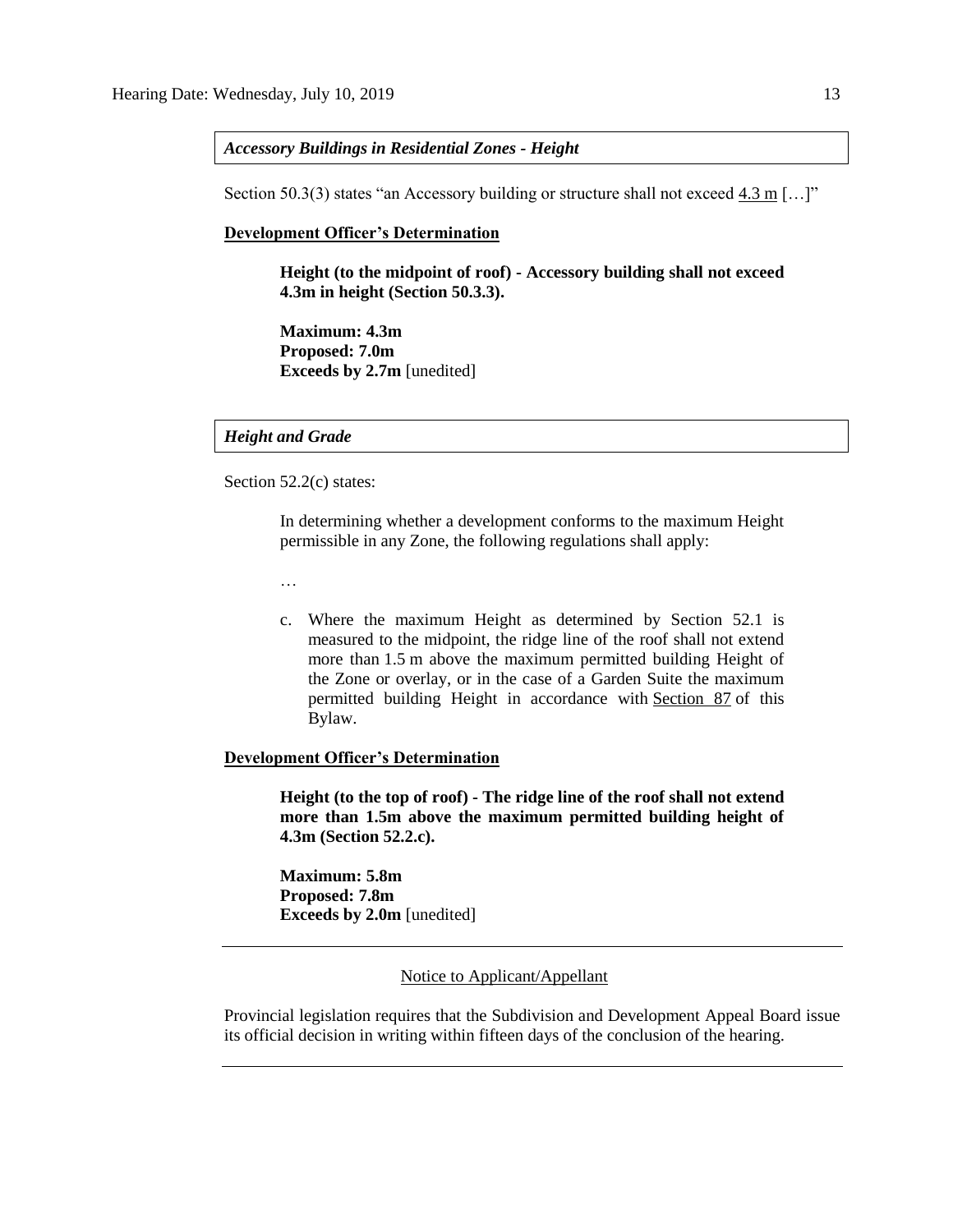| <b>dmonton</b>                                                                                                                                                                                                                                               | <b>Application for</b>          | Project Number: 303824659-001<br><b>Application Date:</b><br>JAN 30, 2019<br>Printed:<br>May 27, 2019 at 11:08 AM<br>Page:<br>1 of 2 |  |  |  |
|--------------------------------------------------------------------------------------------------------------------------------------------------------------------------------------------------------------------------------------------------------------|---------------------------------|--------------------------------------------------------------------------------------------------------------------------------------|--|--|--|
| <b>Accessory Building Permit</b>                                                                                                                                                                                                                             |                                 |                                                                                                                                      |  |  |  |
| This document is a Development Permit Decision for the development application described below.                                                                                                                                                              |                                 |                                                                                                                                      |  |  |  |
| Applicant<br>Property Address(es) and Legal Description(s)<br>6203 - 109A STREET NW                                                                                                                                                                          |                                 |                                                                                                                                      |  |  |  |
|                                                                                                                                                                                                                                                              | Plan 2609HW Blk 22 Lot 19       |                                                                                                                                      |  |  |  |
|                                                                                                                                                                                                                                                              | Location(s) of Work             |                                                                                                                                      |  |  |  |
|                                                                                                                                                                                                                                                              | Entryway: 6203 - 109A STREET NW |                                                                                                                                      |  |  |  |
|                                                                                                                                                                                                                                                              | Building: 6203 - 109A STREET NW |                                                                                                                                      |  |  |  |
| <b>Scope of Application</b><br>To construct an Accessory Building (tree house play structure, 4.87m x 3.65m).                                                                                                                                                |                                 |                                                                                                                                      |  |  |  |
| <b>Permit Details</b>                                                                                                                                                                                                                                        |                                 |                                                                                                                                      |  |  |  |
| Class Of Permit: Class A                                                                                                                                                                                                                                     | Site Area (sq. m.): 777.95      |                                                                                                                                      |  |  |  |
| Stat. Plan Overlay/Annex Area: Mature Neighbourhood<br>Overlay                                                                                                                                                                                               |                                 |                                                                                                                                      |  |  |  |
| I/We certify that the above noted details are correct.                                                                                                                                                                                                       |                                 |                                                                                                                                      |  |  |  |
| Applicant signature:                                                                                                                                                                                                                                         |                                 |                                                                                                                                      |  |  |  |
| Issue Date: May 27, 2019 Development Authority: YEUNG, KENNETH<br><b>Reason for Refusal</b><br>Height (to the midpoint of roof) - Accessory building shall not exceed 4.3m in height (Section 50.3.3).<br>Maximum: 4.3m<br>Proposed: 7.0m<br>Exceeds by 2.7m |                                 |                                                                                                                                      |  |  |  |
| Height (to the top of roof) - The ridge line of the roof shall not extend more than 1.5m above the maximum permitted building<br>height of 4.3m (Section 52.2.c).                                                                                            |                                 |                                                                                                                                      |  |  |  |
| Maximum: 5.8m<br>Proposed: 7.8m<br>Exceeds by 2.0m                                                                                                                                                                                                           |                                 |                                                                                                                                      |  |  |  |
| <b>Rights of Appeal</b>                                                                                                                                                                                                                                      |                                 |                                                                                                                                      |  |  |  |
| The Applicant has the right of appeal within 21 days after the date on which the decision is made, as outlined in Section 683<br>through 689 of the Municipal Government Act.                                                                                |                                 |                                                                                                                                      |  |  |  |
| <b>Building Permit Decision</b><br>Refused                                                                                                                                                                                                                   |                                 |                                                                                                                                      |  |  |  |
| Fees                                                                                                                                                                                                                                                         |                                 |                                                                                                                                      |  |  |  |
|                                                                                                                                                                                                                                                              | THIS IS NOT A PERMIT            |                                                                                                                                      |  |  |  |
|                                                                                                                                                                                                                                                              |                                 |                                                                                                                                      |  |  |  |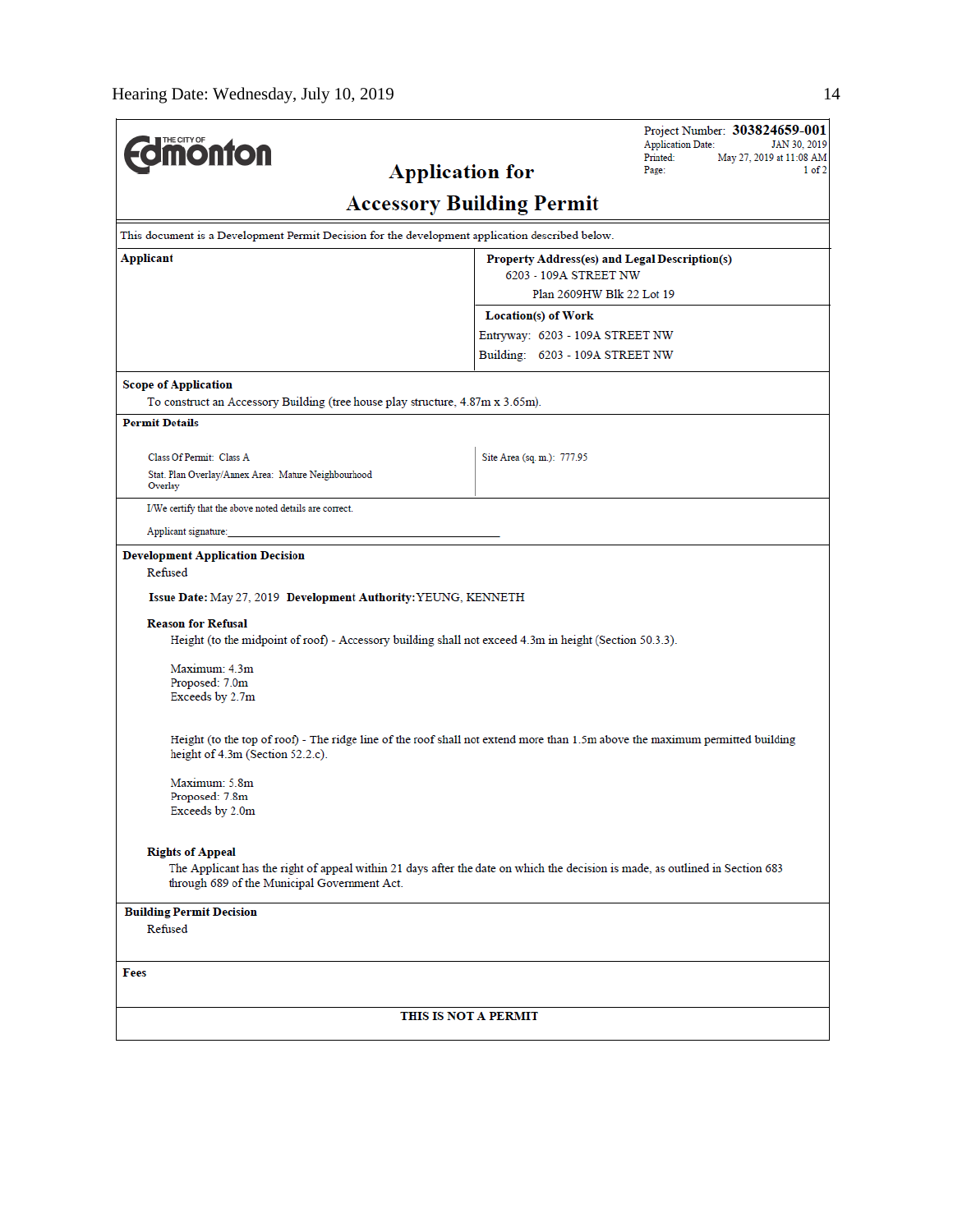# Project Number: 303824659-001 **Edinonton Application Date:** JAN 30, 2019 May 27, 2019 at 11:08 AM Printed: **Application for** Page:  $2$  of  $2$ **Accessory Building Permit** Fees **Fee Amount Amount Paid Receipt# Date Paid** Development Application Fee \$118.00 \$118.00 8014330935610010 Jan 30, 2019 Safety Codes Fee \$4.50 \$4.50 8014330935610010 Jan 30, 2019 \$110.00 \$110.00 8014330935610010 Jan 30, 2019 **Building Permit Fee (Accessory** Building) **Total GST Amount:** \$0.00 Totals for Permit: \$232.50 \$232.50 THIS IS NOT A PERMIT